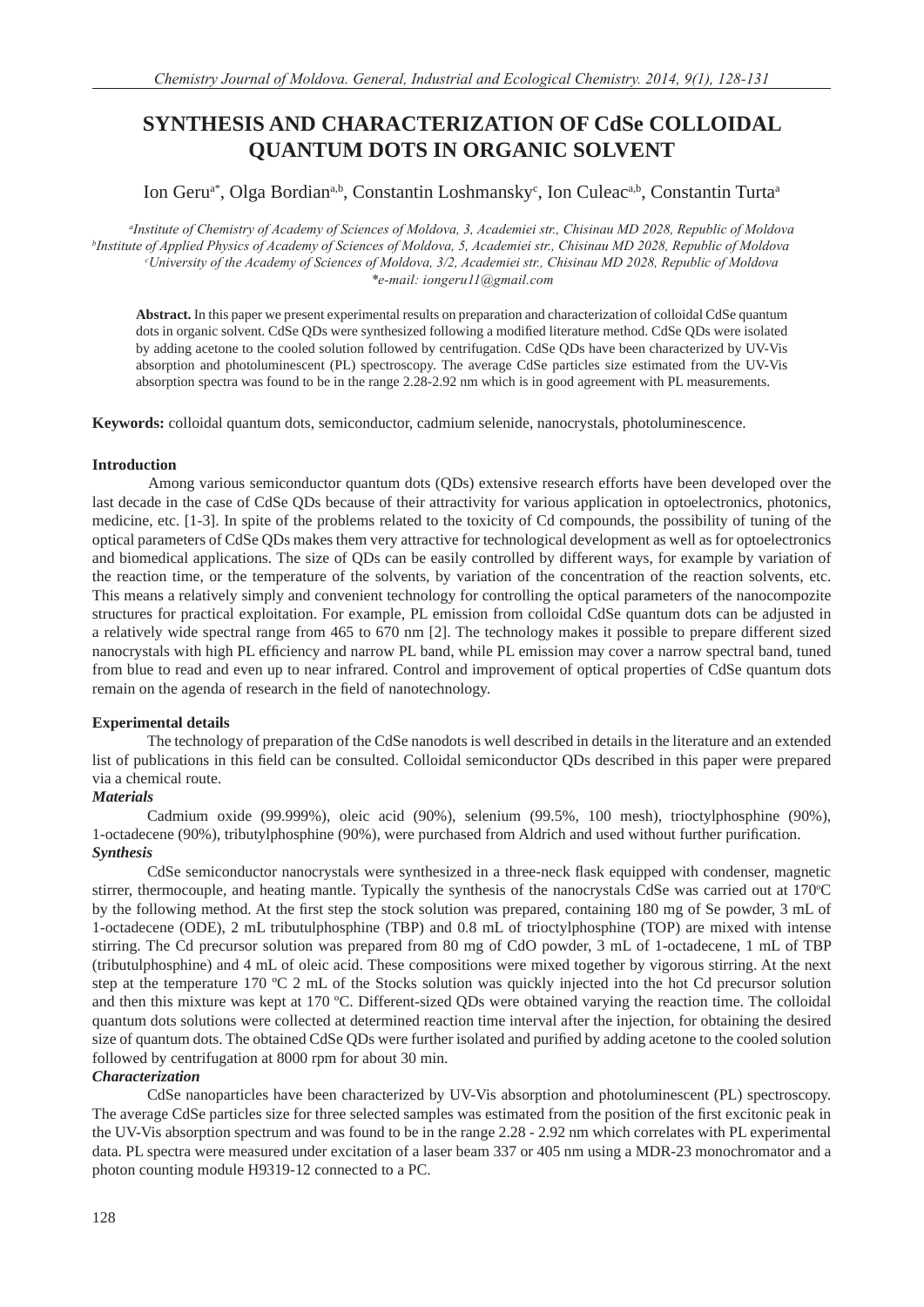#### **Results and discussion**

Figure 1 shows the image of the prepared CdSe quantum dots dispersed in chloroform. From right to left the particle size increases, as well as the suspension color changes from light orange to reddish. This is a good illustration of the effect of the particle size on optical absorption of the quantum dots.



**Figure 1. Size-dependent color of luminescent CdSe naoparticles. The particle size increases from right to left.**

Figure 2 illustrates the absorbance spectra of the colloidal chloroform solution of the prepared QDs with different particles size. The absorption peaks appear very clear on each curve, indicating the presence of CdSe QDs. The reaction time for selected samples 1, 2, 3 increases by 50 s, and the absorption peak red-shifts from 494.7 up to 543 nm, sequentially. The absorption edge is relatively sharp, indicating a relatively narrow size distribution of the nanoparticles.

From the peak positions, one can estimate the average size of CdSe QDs. From the position of the first excitonic peak the size of nanoparticles have been evaluated through the empirical relation [3]:

$$
d = (1.6122 \times 10^{-9}) \lambda^4 - (2.6575 \times 10^{-6}) \lambda^3 + (1.6242 \times 10^{-3}) \lambda^2 - (0.4277) \lambda + 41.57
$$
 (1)

where  $d$  (nm) is the average diameter of the CdSe QDs and  $\lambda$  (nm) is the wavelength of the first excitonic peak of the corresponding sample.

The size of CdSe quantum dots was varied for samples 1 - 3 by changing the reaction time, and was calculated as 2.28, 2.42 and 2.92 nm respectively. This QDs size implies the strong confinement of the charge carriers, while the confinement energies of the electron and hole are larger than the Coulomb interaction [3-5].



**Figure 2. UV-Vis absorption spectra of suspension of CdSe quantum dots in chloroform grown at various reaction times. The plots 1 - 3 correspond to three dots samples collected at 50 s time interval from the injection. The reaction time,**  $t:(1)$   $t_0$ ; (2)  $t_0+50$  s; (3)  $t_0+100$  s.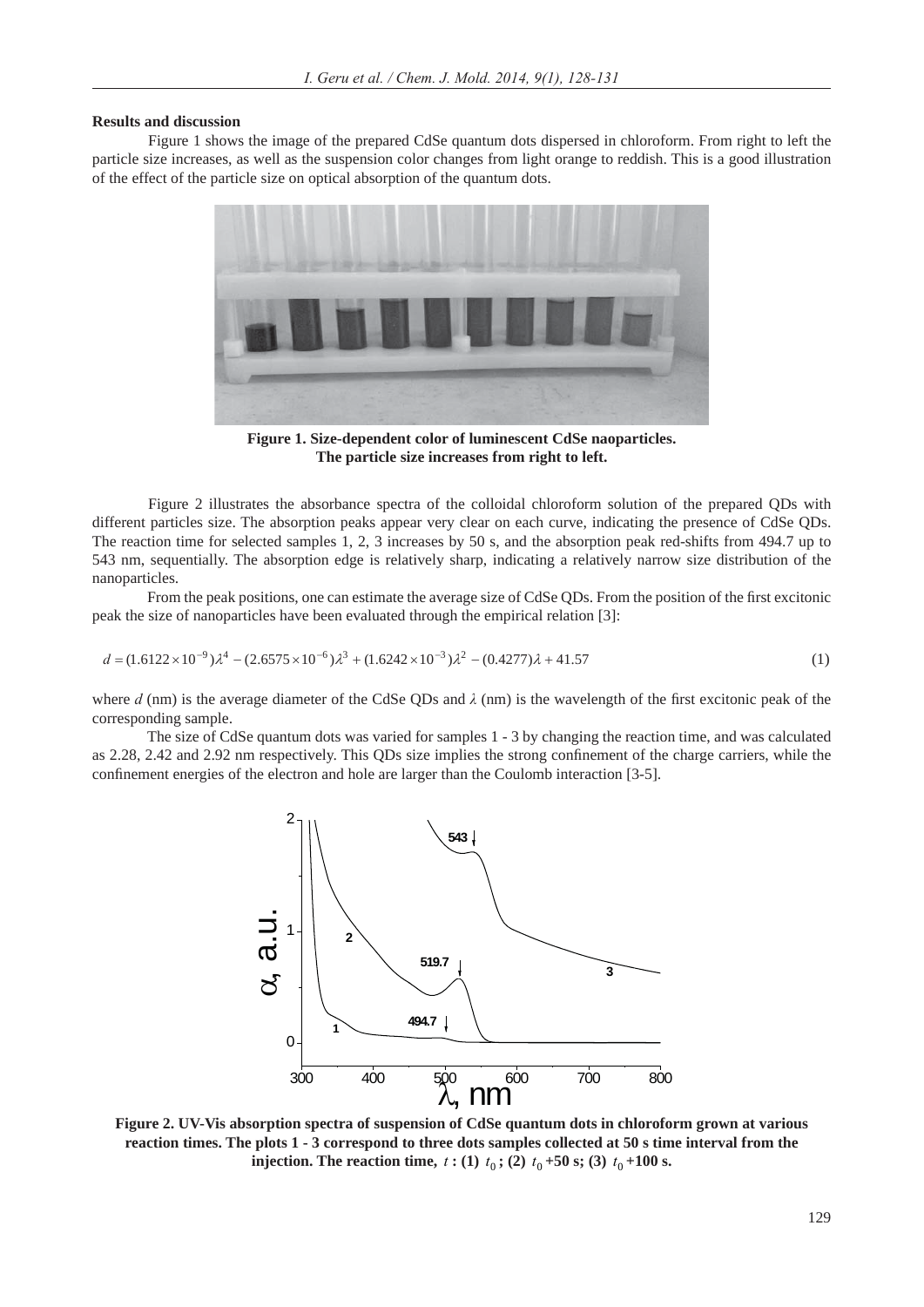We can compare the energy of the main excitonic peak *E* as a function of the size of the nanocrystal from the relation [5-7]:

$$
E = E_g + \frac{\hbar^2 \pi^2}{2R^2} \left( \frac{1}{m_e^*} + \frac{1}{m_h^*} \right) - \frac{1}{R} \left( \frac{1.8e^2}{4\pi \varepsilon_0 \varepsilon_r} \right) \tag{2}
$$

where  $E_g$  is the energy gap of bulk CdSe ( $E_g = 1.7$  eV, *R* is the size of the nanoparticle,  $m_e^*$  and  $m_h^*$  are the effective masses of the electron and hole. The corresponding values for the effective masses are as reported elsewhere [5,8]:  $\frac{e}{0} = 0.13$  $\frac{m_e^*}{m_0} = 0.13$  and  $\frac{m_h^*}{m_0} = 0.45$  $\frac{m_h^*}{m_0}$  = 0.45 and the dielectric constant  $\varepsilon_r$  = 10.6,  $\varepsilon_\theta$  is the permittivity of free space and *e* is the electron

charge. If we take the particles diameter calculated from the absorption spectra in Figure 2 as 2.28 nm (1), 2.42 nm (2) and 2.92 nm (3), then the calculated exciton energies are respectively 2.31, 2.24 and 2.05 eV. On the other side, the positions of the excitonic peaks determined from the absorption spectra in Figure 2 are a bit higher, and represent 2.5, 2.39 and 2.28 eV respectively. The difference in the values of *E* calculated from (2) and the values determined from the absorption spectra in Figure 2 is determined basically by the error related to Eq.(1) as well as by approximations involved in the theoretical model based on the effective mass approximation with the electron-hole pair confined at the center of an infinite spherical potential wall [5,7].

The energy values calculated from (2) and Figure 2 are higher than  $E<sub>g</sub>$  of the bulk CdSe (1.7 eV at 300 K) which is indicative of a blue shift of the absorption edge. The increase of the band gap is determined by the quantum size effect of small crystallites, and the calculated values for the diameter of the nanocrystals are less than the bulk CdSe exciton Bohr radius 5.6 nm [9,10]. As far as the size of quantum dots investigated here are smaller than their Bohr radius, they exhibit size-dependent properties  $[3,6]$ . Eq.(2) illustrates the quantum confinement effect of quantum dots. In this equation the second term in represents the quantum confinement term which is proportional to  $R<sup>2</sup>$ , and shifts *E* to higher energy when the diameter of the nanoparticle decreases. The third term in Eq.(2) represents the Coulomb term, which is proportional to  $R<sup>-1</sup>$ . It shifts  $E$  to lower energy as the radius of the nanoparticles decreases. Consequently, when the particles size decreases the energy gap increases [3,6,7].

The PL emission spectra have been registered at room temperature under the excitation of laser beam 405 nm (Figure 3). The PL emission spectra of CdSe colloidal QDs solution in chloroform are represented in Figure 3, which shows a Stocks red-shift for each sample. From these spectra one can suggest that for moderate reaction times there one can obtain good PL characteristic with narrow emission peaks. While at longer reaction times, the PL intensity is substantially reduced. We can suggest that at moderate growth times one can obtain better emission characteristics and monodispersed size distribution.



**Figure 3. PL spectra of CdSe colloidal quantum dot samples dissolved in chloroform, collected at 50 sec time interval. The plots 1 - 3 correspond to three dots samples, as indicated**  in Figure 2. The excitation light is a  $N_{2}$  laser beam 337 nm.

These experimental results are consistent with previous work on CdSe QDs [4, 8-10]. The PL spectrum for CdSe nanodots can be characterized by an almost Gaussian line with the peak maximum shifting from 508 nm to 566 nm in dependence of the CdSe nanoparticle size. The PL emission of CdSe QDs is dominated by a near-band-edge emission; while a weak broad band in the near IR can be related to the surface shallow trap emission is markedly suppressed. The